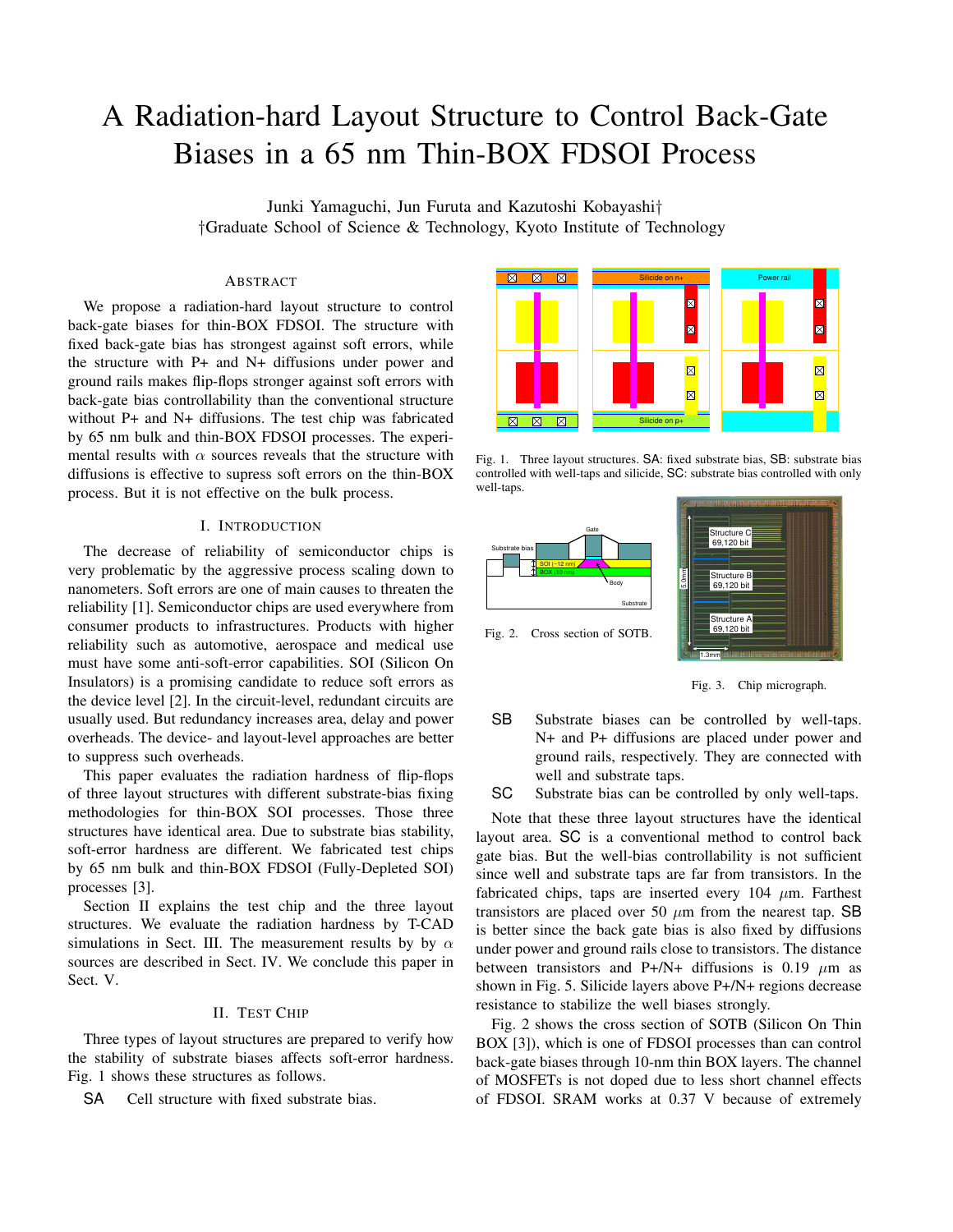

Fig. 4. 3D NMOS device model cross section.

small process variations [3], [4]. SOTB supports the deepsleep mode by controlling back gate biases [5]. In SB, N+ and P+ diffusions under power and ground rails are formed in the body region above the thin BOX layers of 10nm. It can control the back-gate bias through the thin BOX layers.

It is possible to form the P+ and N+ diffusions through the thin BOX layers. In such structure, however, voltage sources to control back-gate bias are directly connected to substrate. It is impossible to pull the back-gate bias to forward above the voltage at which diodes between P-well and N-well turn on.

We designed and fabricated test chips by the 65 nm bulk and SOTB processes as shown in Fig. 3. Arrays of FFs with three different layout structures are placed on the left side of the chip.

#### III. T-CAD SIMULATIONS

We constructed latch structures of SB and SC on SOTB for T-CAD simulations. To reduce simulation time, NMOSFETs are implemented as 3D models, while PMOSFETs are as 2D models. NMOSFETs are dominant factors of soft errors because of their faster carrier (electron) mobilities. Fig. 4 shows the cross section of the latch on the SOTB for T-CAD simulations.

When Q (output of the latch) is high, each node stores a specific value as shown in Fig. 5. We compute the amount of charge collections by hitting a charged particle with LET=10 MeV·cm<sup>2</sup>/mg perpendicular to MOSFETs on the inverter. Figs. 6 and 7 show charge collection when the reverse body bias (RBB) is applied only on NMOSFETs. By increasing RBB, the amount of charge collection is reduced since it becomes difficult to turn on parasitic bipolar transistors. The amount of charge collection of SB is half of that of SC at VDD=1.0 V and RBB=0 V. Less charge collection is equal to stronger radiation hardness. SB is strong against soft errors because of its stability of substrate biases.

#### IV. *α* IRRADIATION TEST

We exposed the fabricated chip to a 3 MBq  $^{241}$ Am source. All tests are done statically by  $(D, CLK) = (0, 0)$  for 60 sec. Figs. 8 and 9 shows the number of flipped FFs in the 65-nm bulk and SOTB processes. The number of errors in SOTB is



Fig. 5. Simulation conditions when D is high.



Fig. 6. Charge collection of Structure B when D is high. RBB on NMOS.



Fig. 7. Charge collection of Structure C when D is high. RBB on NMOS.

less than 10% of those in bulk. The 65 nm SOTB process has better soft-error immunity than the bulk [6].

In the bulk process, there is no distinct tendency among all structures. In the SOTB process, SA is strongest. In bulk, the main phenomenon to cause soft errors is the charge collection, which is no correlation with the stability of substrate. But in SOTB, it is the parasitic bipolar action affected by the stability of substrate. If the substrate bias is stable, it becomes hard to turn on parasitic bipolar transistors in the body region since the base terminal is stable. At VDD  $= 0.4$  V as shown in Fig. 9, the numbers of soft errors in SB and SC is 134 and 278, respectively. SB is 2x stronger against soft errors than SC in SOTB.

We investigate the radiation hardness of SB and SC by changing substrate biases. VBP and VBN denote back gate biases of PMOS and NMOS respectively. When the back gate bias is forward, the voltage becomes positive. We put the  $\alpha$  source on the chips for 180 sec. by the condition of  $Vdd = 0.55$  V and  $(D, CLK) = (0, 1)$ . Figs. 10 and 11 show experimental results according to the substrate biases on SB and SC.